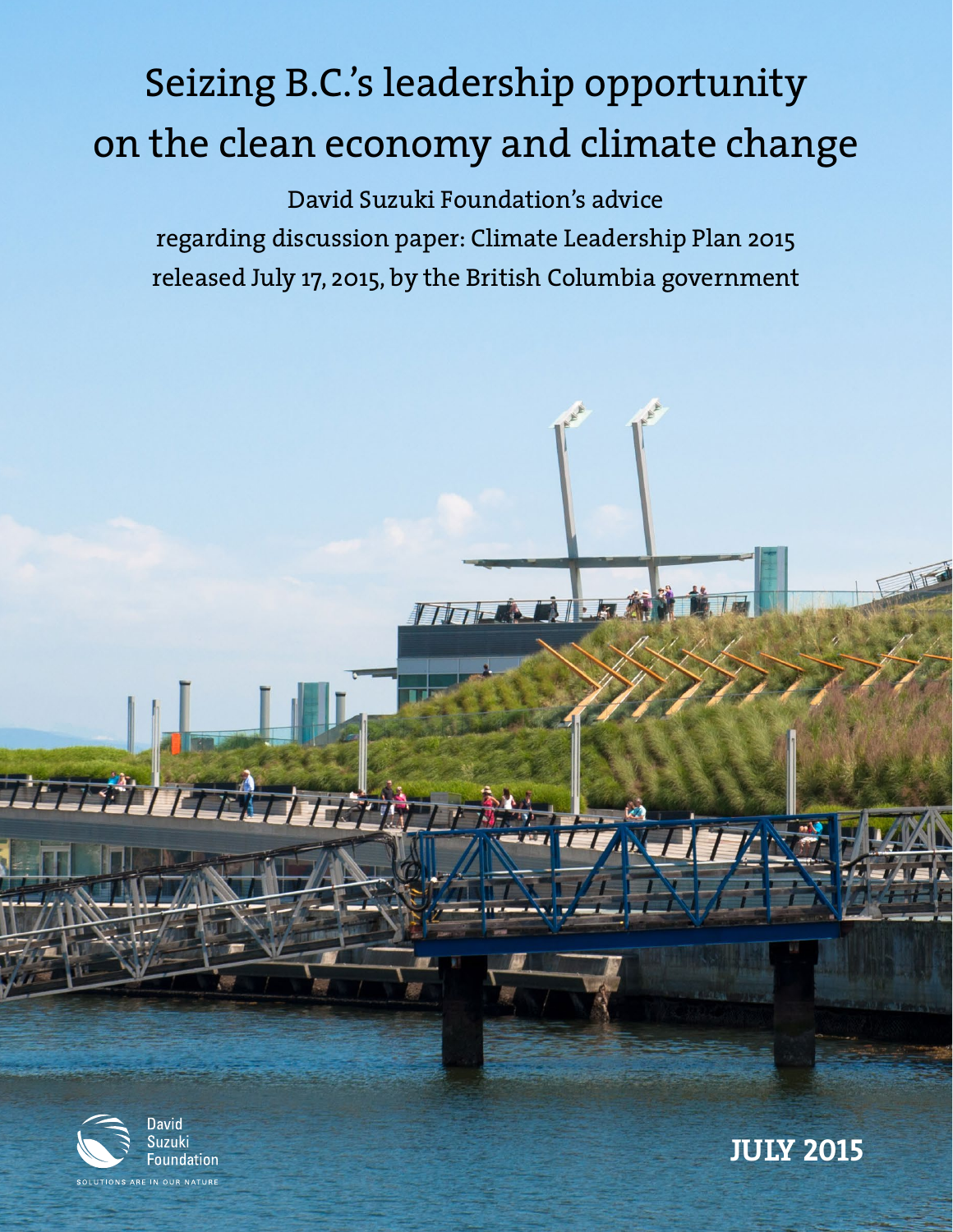# **INTRODUCTION**

The David Suzuki Foundation is pleased to comment on the 2015 Climate Leadership Plan and to help build on the successful climate polices already established in British Columbia. Meeting the 2020 and 2050 legislated carbonreduction goals will take considerable effort and cooperation across the province. The open comment period provided by the government is valuable in considering as many voices as possible as the province tackles the climate challenge. Here at the David Suzuki Foundation we collaborate with Canadians from all walks of life, including government and business, to conserve our environment and find solutions that will create a sustainable Canada through science-based research, education and policy work. Our mission is to protect the diversity of nature and our quality of life, now and for the future.

British Columbians are already feeling the impacts of climate change and they are costing us heavily. We will continue to see impacts, but we can avoid the worst-case scenario if we act now. The severity of climate impacts are not a matter of chance. Our future will be determined by the choices we make now, and prioritizing clean energy and phasing out fossil fuels can complement many, if not all, of the goals listed in this discussion paper. Climate change is no longer solely an environmental issue. It is an economic, food security and human security issue. B.C. has an opportunity to demonstrate global leadership once again and position itself at the head of a growing legion of jurisdictions advancing innovative and robust economies.

As with the climate policies introduced in the 2008 Climate Action Plan, we now have the opportunity to implement policies in a consolidated manner, once again improving their effectiveness. To ensure effective policies, B.C. should adopt targets for heat use, transportation and building efficiency, in addition to carbon emissions reduction goals. An effective suite of polices with dedicated targets can provide the impetus for the paradigm shift needed to grow a low-carbon economy in B.C. The David Suzuki Foundation is responding to the discussion paper in the format requested by the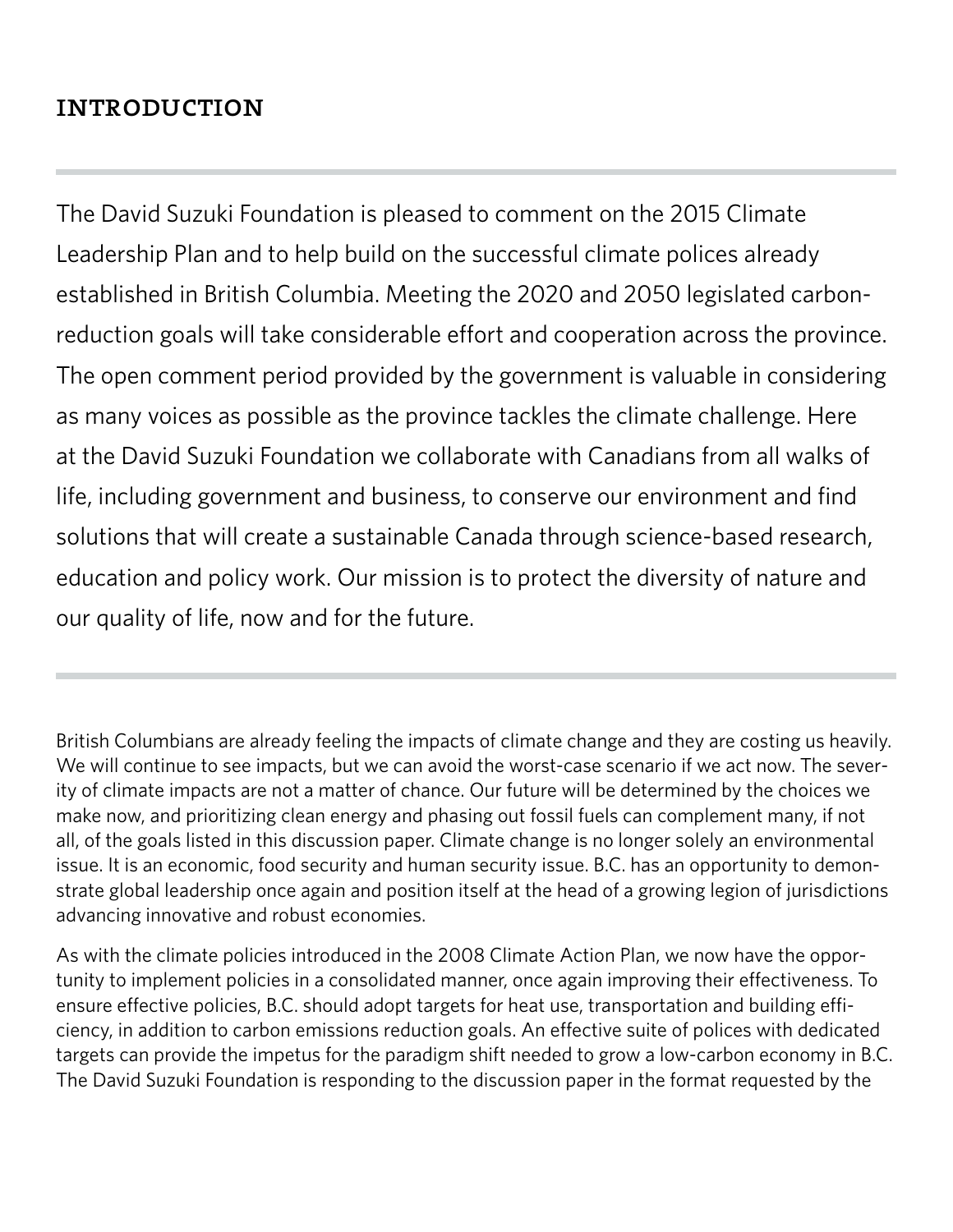B.C. government, but we have also included specific policy options that will support and enable the goals outlined in the paper. All B.C. emissions statistics quoted in this document are taken directly from the Climate Leadership Plan 2015 Discussion Paper. The Discussion Paper first asks respondents to consider several questions regarding the main goals of the proposed action.

# questions from discussion paper

*1) In the short term, which of the four goals needs the most immediate attention in order for B.C. to achieve its 2020 targets? Why?*

In the short term, the goals for "the way we travel" should be the most immediate priorities. Transportation contributes 37.2 per cent of B.C.'s total emissions and must be addressed to meet short- and long-term legislated goals. Government must support the shift to zero-emission vehicles and infrastructure (e.g., transit), and low-emission heavy vehicles to reach the 2020 target. Policies to support this shift are identified later in this document.

*2) In the long term, which of the four goals needs the most immediate attention in order for B.C. to achieve its 2050 targets? Why?*

In the long term, the province will be required to use all the tools at its disposal to meet the 2050 reduction goals. Nonetheless, the goals for "the way we work" and "what we value" will require the most immediate attention. If B.C. does not make binding commitments, climate action will suffer. The consideration of issues like liquefied natural gas expansion must also include the climate costs and risks, and not just the potential financial benefits.

# **1. THE WAY WE LIVE**

# **Goal 1: Communities are thriving and resilient in the face of climate change.**

Indicate your level of support for each of the following statements as they relate to achieving Goal 1 (distribute 10 points among 4 choices):

- Minimizing travel and energy use needs to be a priority for community planning (4 of 10).
- Regulations and incentives should require more energy-efficient buildings and greater uptake of clean energy technologies (3 of 10).
- Governments need to invest more in building resilience to extreme weather events and provide stronger direction regarding appropriate places to build (2 of 10).
- Local food supply and low-carbon businesses should be strongly supported by communities (1 of 10).

What is the most important statement of the four related to attaining Goal 1? Why?

Community planning to minimize travel and energy use should be the top priority. Minimizing travel and energy use has inherent health benefits and cost savings and brings communities together.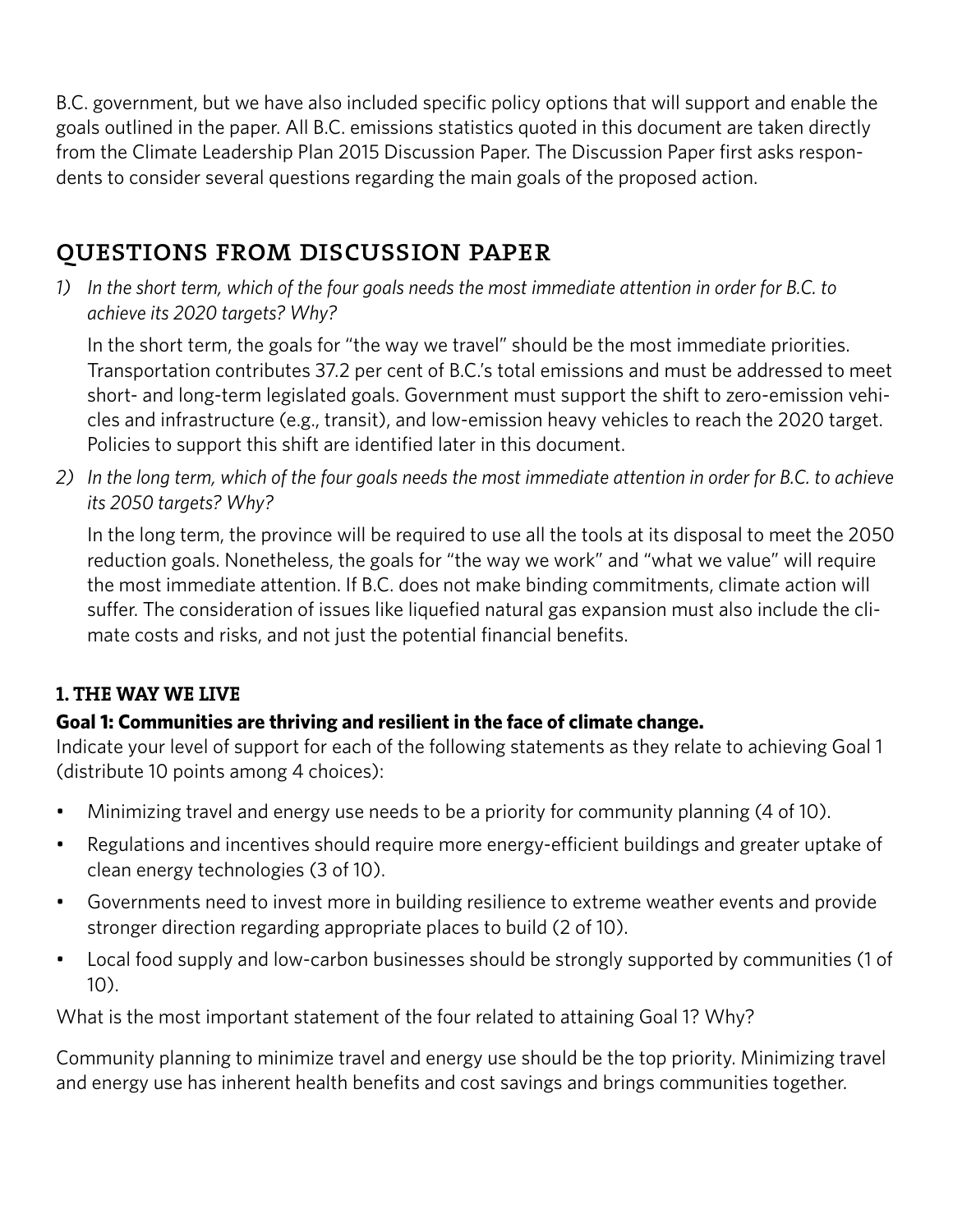Municipalities are already leading climate action in B.C. They should be empowered to do even more to keep the momentum going. The B.C. government should focus on where it has jurisdiction to empower communities. Key priorities include:

- 1. Securing long-term dedicated revenue sources (for provincial and municipal contributions) to fund transit and active transportation infrastructure and services. The annual level of investment will likely need to meet or exceed the level of investment outlined in B.C.'s 12-year Transit Plan, first released in 2008 (approximately \$11 billion in new funding over a 12-year period, of which \$4.75 billion was outlined as the provincial commitment).
- 2. Community Charter and partnerships. All provincial transit investment agreements should be based on a cooperative approach where local communities align their planning targets (growth plans) with one another to support compact communities with targeted transit hubs and corridors.
- 3. Seek to increase the density of housing areas, thereby creating walkable and bikeable communities with amenities and services nearby.

## **2. THE WAY WE TRAVEL**

## **Goal 2: People and goods move efficiently and reliably, using clean transportation.**

Indicate your level of support for each of the following statements as they relate to achieving Goal 2 (distribute 10 points among 4 choices):

- Increasing use of clean, coordinated transportation such as public transit, carpooling, shared travel, bicycles and walking should be a government priority (4 of 10).
- People should be encouraged to drive less through incentives or increased costs (e.g. for using fossil fuels) (1 of 10).
- Regulations and incentives should be expanded to increase the use of cleaner vehicles and fuels (4 of 10).
- Public and private investments should be directed towards infrastructure designed to withstand extreme weather conditions (1 of 10).

What is the most important statement of the four related to attaining Goal 2? Why?

Efforts to increase the use of cleaner vehicles and fuels should be a top priority. Expanding public transportation networks and infrastructure (buses, light rail, etc.) and encouraging people to drive less are also critically important goals, but some people do not have the option to take public transit or drive less. The commercial transportation sector accounts for 23.9 per cent of B.C.'s emissions, and increasing public transit or having people drive less will reduce emissions in this sector by mitigating traffic. Cleaner vehicles and fuels will be essential in cutting carbon pollution from transportation in B.C.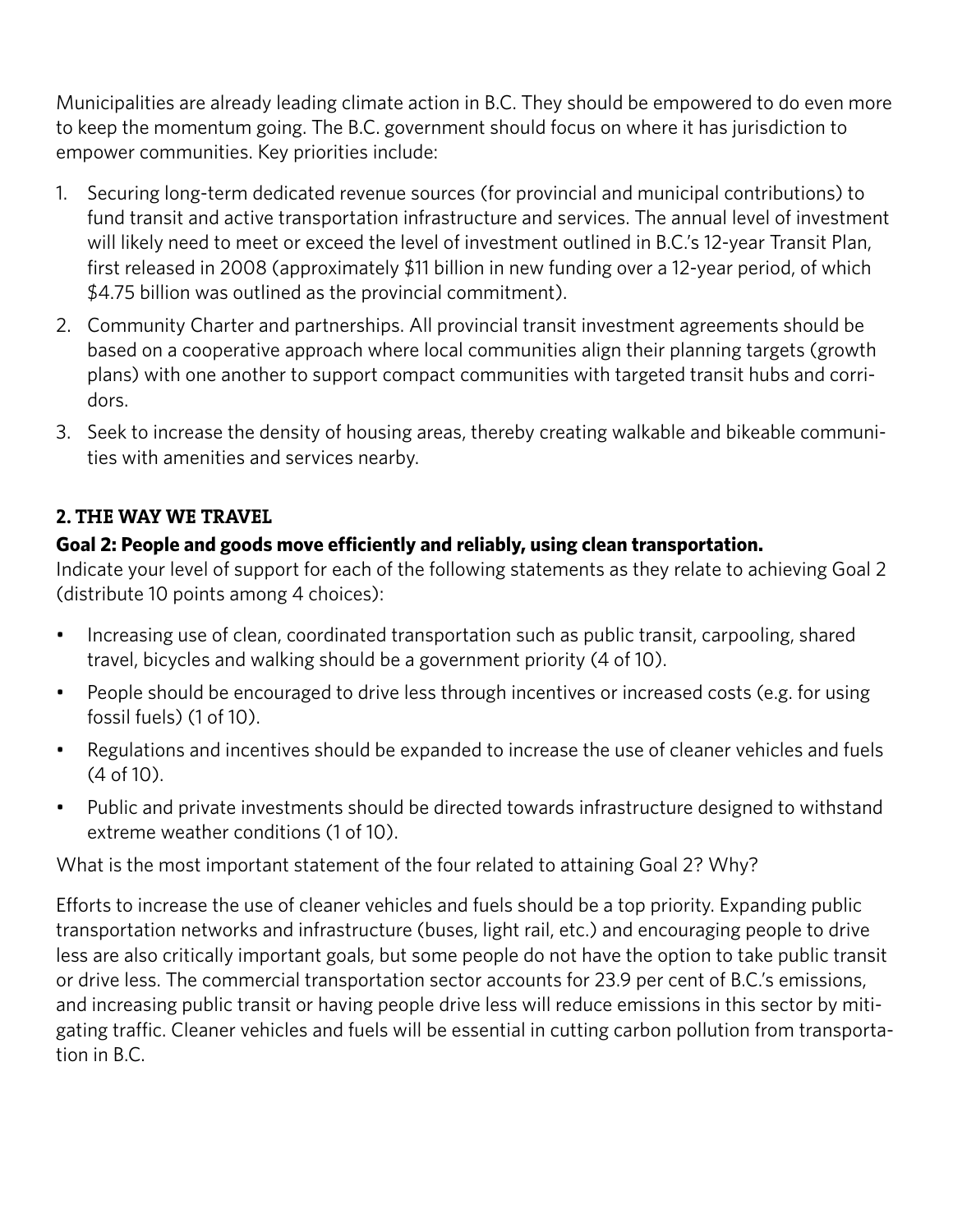## **3. THE WAY WE WORK**

## **Goal 3: B.C.'s economy remains strong, and jobs continue to be created, while greenhouse gas emissions fall.**

Indicate your level of support for each of the following statements as they relate to achieving Goal 3 (distribute 10 points among 5 choices):

- • Governments, businesses, universities and colleges need to accelerate development of a workforce that excels in a low-carbon economy (2 of 10).
- Consumers should use their purchasing power to encourage organizations to reduce their emissions (1 of 10).
- • Government should use regulations and incentives to drive organizations to innovate and cut their emissions while growing their business (2 of 10).
- New major sources of emissions in the province should be required to align with B.C.'s climate plan (3 of 10).
- Government and business should collaborate to expand technology exports and access to global carbon markets and investments (2 of 10).

What is the most important statement of the five related to attaining Goal 3? Why?

If B.C. is serious about meeting its long-term emissions-reduction goals, any new major emissions sources must align with B.C.'s climate plan. We can't have individuals, local governments, current business and others make efforts to reduce emissions just to have those efforts cancelled out by emissions from a new industry. New industries must be climate conscious or our 2050 goal will be unattainable.

# **4. WHAT WE VALUE**

# **Goal 4: The cost of climate change for society is considered whenever British Columbians make important decisions.**

Indicate your level of support for each of the following statements as they relate to achieving Goal 4 (distribute 10 points among 4 choices):

- Government should expand the use of carbon pricing to stimulate business and consumer decisions that reduce emissions (4 of 10).
- • Government should improve the affordability of solutions that allow business and consumers to reduce emissions and prepare for climate change (2 of 10).
- • Government should set targets for types of emissions (e.g. transportation, industry, buildings, etc.) to get reductions (2 of 10).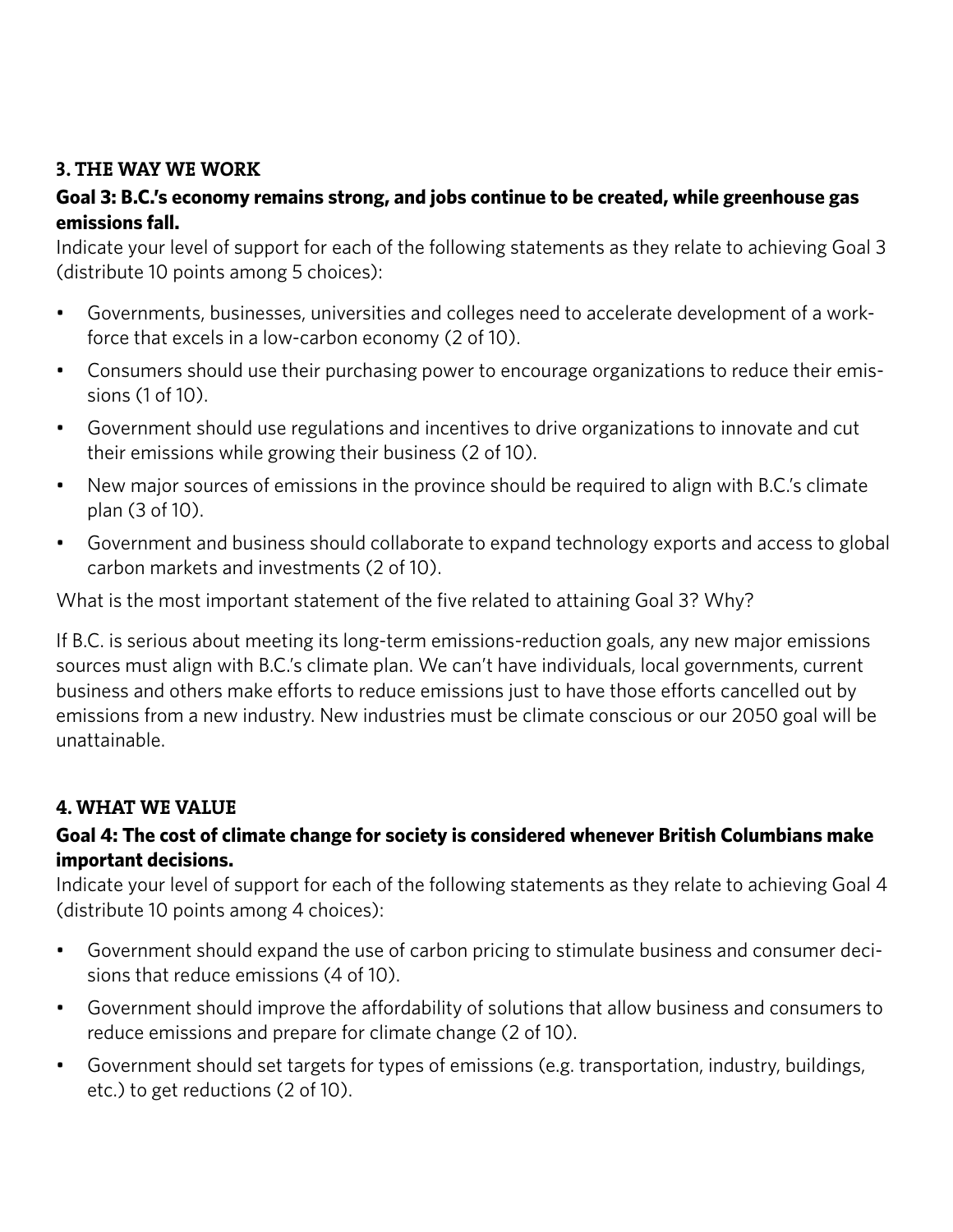• Government should use regulations and incentives to drive organizations and people to consider costs of adapting to climate change in important decisions (2 of 10).

What is the most important statement of the five related to attaining Goal 4? Why?

Carbon emissions cause climate change. Applying a carbon tax acknowledges this and prices the problem, thereby reducing the "free dumping" of this pollution into our atmosphere. This tax makes cleaner options more economically viable as traditional pollution sources become more costly. A carbon tax is the strongest and most effective tool for mitigating climate change. B.C.'s carbon tax has been cited as a successful example of carbon pricing for the past seven years, but the current freeze should be lifted and tax level increased. The tax should also be broadened (e.g., applied to industrial process emissions) to meet our emissions-reduction goals.

# summary of climate change policy recommendations FOR B.C.

#### **TRANSPORTATION**

Efficient transportation system improvements reduce emissions and congestion, expand transportation choices, improve public health and lower transportation costs for government and individuals. Powering our transportation system with clean electricity is key to effective climate policy in B.C. We recommend:

- **Develop a long-term financing plan for public transit infrastructure in B.C.** This plan should secure dedicated, long-term funding for public transit infrastructure in the province. As outlined in B.C.'s 2008 Transit Plan, the level of investment to achieve the 2020 emissions target will likely need to meet or exceed \$11 billion in new transit infrastructure, province-wide. Of the new funding, approximately \$4.75 billion will be the required provincial contribution. Cooperation and key partnerships with the federal and municipal governments will also be important. Working with local governments to secure revenue tools for the regional funding contributions will require focus and decisive leadership. Furthermore, all new funding agreements should ensure that local growth plan objectives focus on development to achieve livable, compact communities and dedicated transit hubs and corridors.
- Review the Renewable and Low Carbon Fuel requirements and set aggressive emission targets for 2050.
- Develop clean emission vehicle standards for 2030 and 2050 that could help inspire national standards.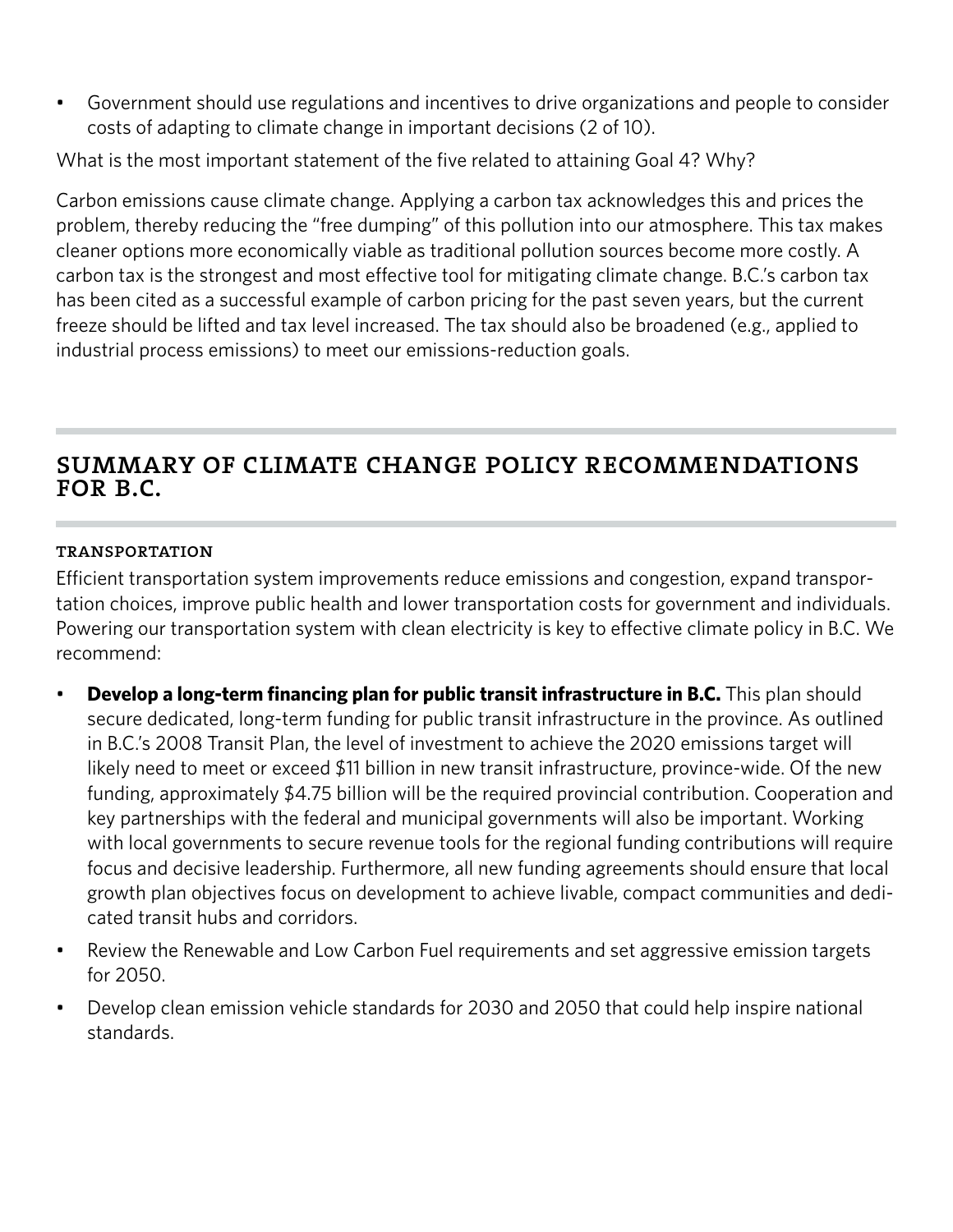#### carbon tax

B.C.'s carbon tax has been one of Canada's biggest economic and environmental success stories. While the carbon tax price signal was ramping up, fuel use dropped in the province as it increased in other parts of Canada, all while economic growth in B.C. outpaced the national average. It is time to remove the freeze on annual carbon tax increases and have its positive effects grow even further. Recommendations for the carbon tax include:

- Reinstitute the annual increases to the carbon tax beyond 2020.
- Expand the carbon tax to cover the remainder of B.C.'s economy (e.g., work to improve fairness and effectiveness by closing loopholes and apply the carbon tax incentive to industrial process emissions).
- Increase the transparency of tax cuts resulting from the carbon tax.

#### green buildings

Buildings account for 12 per cent of B.C.'s emissions. Efforts to retrofit buildings as well as increase efficiency standards for new buildings will be required for substantial emissions reductions in this area. Buildings should be designed to reduce their overall impact on the natural environment and human health. Recommendations for creating more sustainable buildings include:

- Promote and invest in district energy systems, where possible.
- Develop a net-zero building standard and timeframe for implementation.
- Promote and provide incentives for the use of wood for construction.
- Develop a Property Assessed Clean Energy (PACE) financing system for homeowners.

#### b.c.'s clean economy

Clean technology is Canada's fastest-growing sector and has quickly developed into one of the most promising elements of our country's economy.<sup>1</sup> B.C.'s clean-tech industry has grown to one of the most vibrant in North America, with 202 companies employing over 6,400 people and generating \$1.7 billion in revenues annually, primarily from exports.<sup>2</sup> Recommendations for supporting B.C.'s clean-tech economy include:

- Strengthen B.C.'s Innovative Clean Energy (ICE) fund.
- • Expand the Carbon Neutral Capital Program funding.
- Have local governments become carbon-neutral by 2018.
- Bring natural capital assets into the same asset-management system as engineered infrastructure.<sup>3</sup>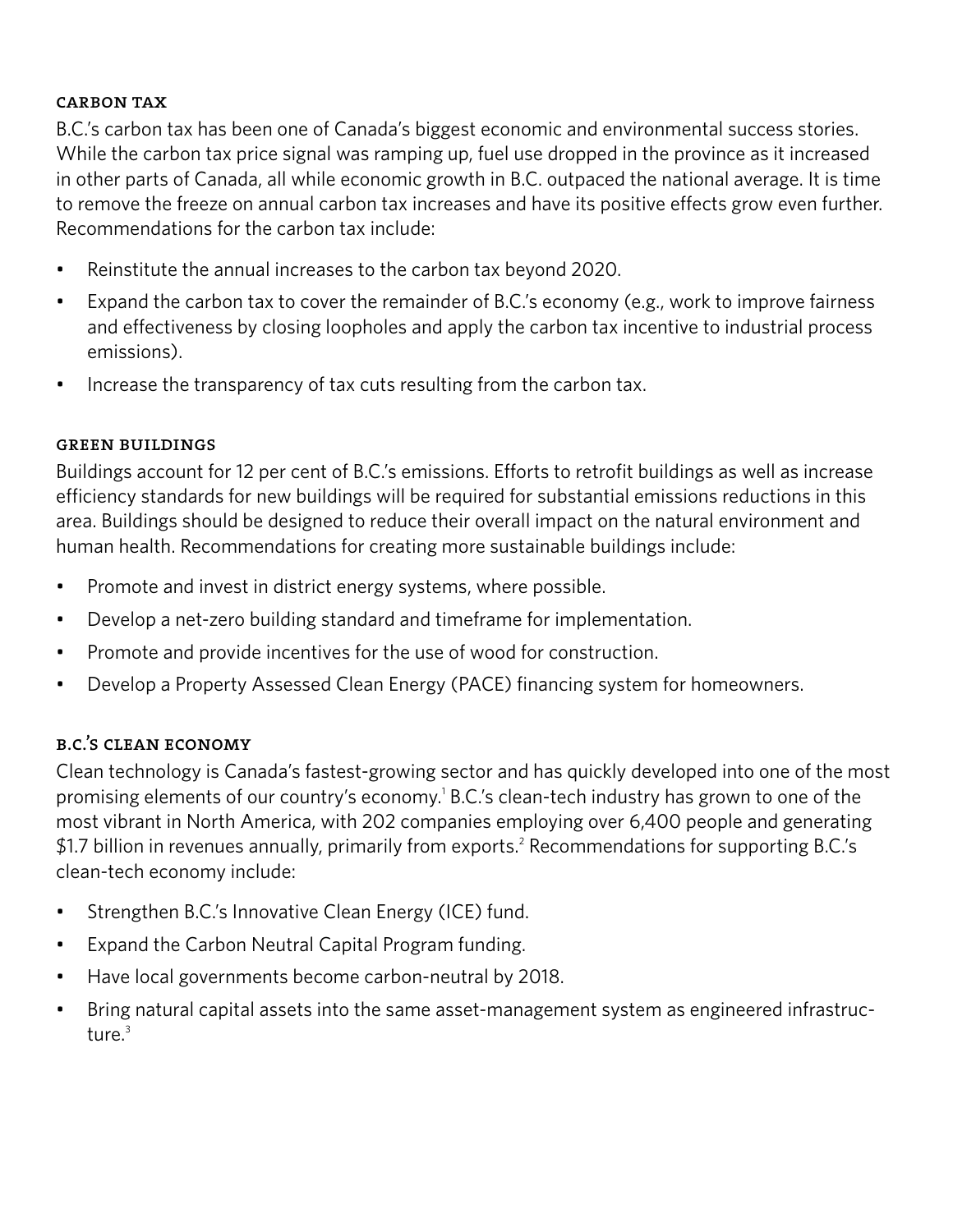#### education and outreach

- Increase the awareness of B.C. residents around climate change and the possible policies to mitigate and adapt to its effects.
- Re-establish the seven regional Citizens' Conservation Councils (CCCs) on Climate Action to inform government on ways to develop a low-carbon economy and to educate and inform citizens about the challenges of climate change.
- Match the research expenditures from the endowment of the Pacific Institute for Climate Solutions (PICS) on an annual basis to speed the development of climate solutions in B.C.

# complete specifics of climate change policy recommendations for b.c.

#### transportation

Transportation makes up the greatest source of greenhouse gas emissions in the province, accounting for over 37 per cent of provincial emissions. To meet B.C.'s targets for emissions reductions, transportation must be a major focus and the electrification of vehicle fleets made a priority.

Addressing greenhouse gas emissions from transportation offers tremendous co-benefits. By creating high-density neighbourhoods, communities can save up to 30 per cent in public infrastructure costs and 50 per cent on personal transportation costs.<sup>4</sup> Households in Canada currently spend 28 per cent of income on housing and 20 per cent on transportation. These costs can be reduced considerably through effective transportation planning. We cannot continue to build automobile-oriented urban sprawl. Obesity and other health issues can be addressed by planning communities that enable walking or biking rather than driving. As obesity rates in Canada threaten to shorten lifespans, effective transportation planning is an environmentally conscious way to tackle this growing issue.

• Investment in public transit infrastructure will give people the option to leave their cars at home or avoid having one altogether, leading to reduced carbon footprints for individuals. By reducing reliance on private vehicles, building balanced transit networks cuts traffic congestion and leads to better public health by keeping pollutants linked to asthma and cardiovascular disease out of the air. Creating communities with biking and walking access, linked to public transportation, will encourage low-carbon healthy lifestyles. Our current transportation system cannot absorb the anticipated population growth in B.C., so in addition to the policies already mentioned, car-sharing and ride-sharing must also be employed. Car-sharing can reduce the total distance travelled by individuals, and for each car in a car share program 4 to 11 cars are removed from the road.<sup>5</sup> Rideshare apps also allow people to avoid single-occupancy trips by adding passengers to their vehicle, increasing efficiency and lowering travel costs for all parties. The relationship between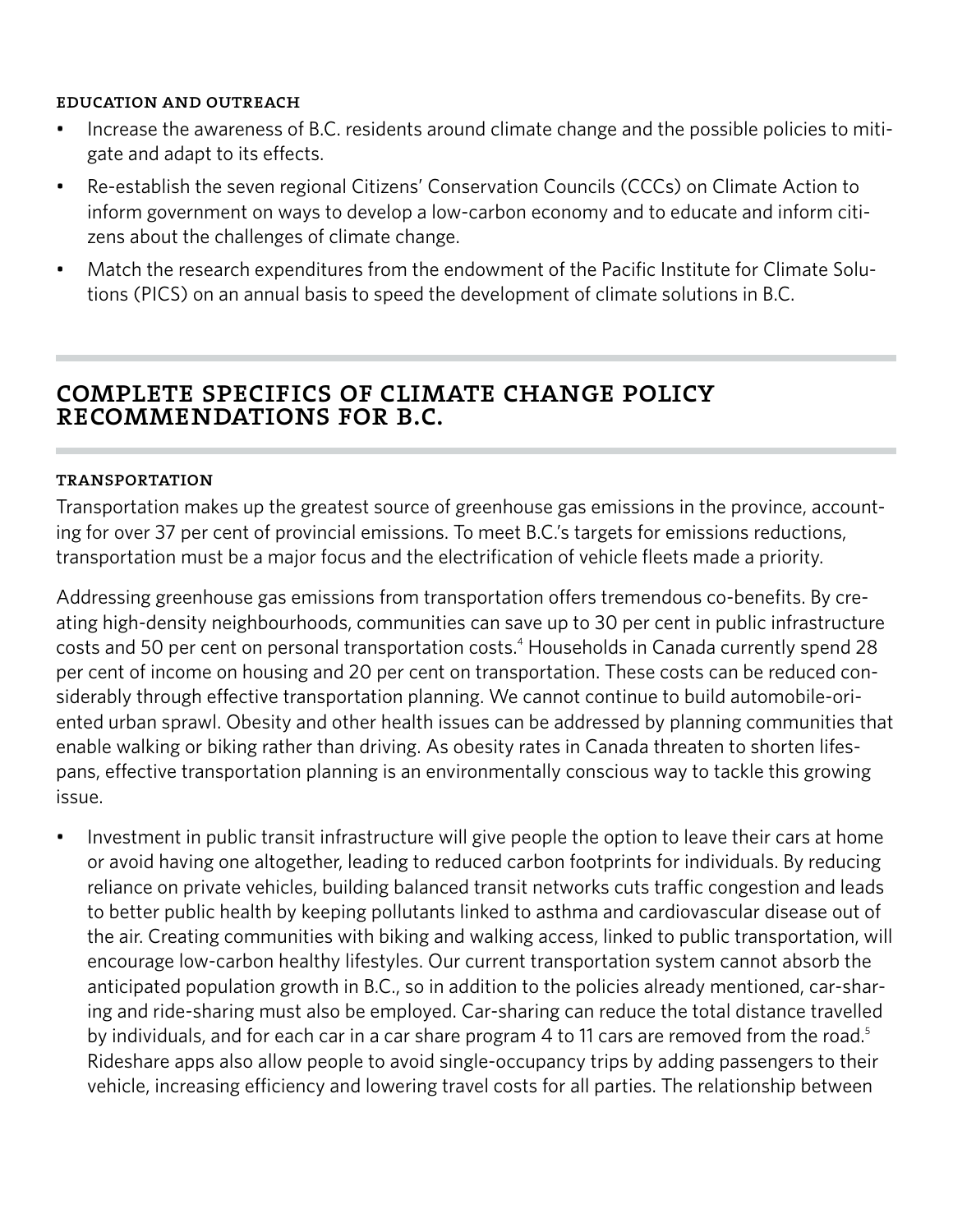the provincial government and municipalities must continue to be developed as well. The only path to effective transportation is through effective planning at all levels of government, working in concert with each other. Transit hubs and walkable communities must be a provincial priority.

- The province's Renewable and Low Carbon Fuel requirements should be reviewed and targets set for 2050 that complement the renewable fuel requirements for gasoline (five per cent reduction) and diesel (four per cent reduction) and the Low Carbon Fuel Standard (LCFS) reduction target of 10 per cent by 2020. To meet the 2020 targets, the LCFS should be modified to account for "high carbon intensity fuel". A system of credits and deficits could be developed like the system used in California to account for lifecycle differences in emissions between crude oils. By treating all crude as equal in terms of emissions, the current standard fails to establish disincentives for fuel suppliers that are sourcing high-carbon fuels.
- A Clean Emission Vehicle Standard should be developed with vehicle emissions per kilometre reduced over time toward a Zero Emissions Standard. Policies to spur the development of sustainable second-generation biofuels in B.C. should be pursued to help aid the transition from liquid fuels to electric vehicles. Electric vehicle support should be continued through programs like the "Scrap-It" program, "Clean Energy Vehicle Incentive Program" and "Plug in B.C." Electric vehicle incentives could also include free bridge tolls, free parking, discounted insurance and access to HOV lanes to further stimulate the move to electric and low-carbon vehicles.

#### carbon tax

B.C.'s carbon tax is a successful climate change policy. Fuel use and associated greenhouse gas emissions have been reduced by 16 per cent while the rest of Canada has increased fuel use by three per cent.<sup>6</sup> Equally impressive, B.C.'s economy has outperformed the national average since the tax was implemented. The World Bank and OECD have called it an environmental and economic success story. Let's strengthen this world class climate change policy in B.C.

- Continue the iterative annual increases of the carbon tax at a minimum of \$10 per year, starting one year in advance of the proposed freeze of 2018. Therefore, July 1, 2017 = \$40/tonne CO2e to July 1, 2020 = \$70/tonne CO2e. To meet B.C.'s legislated reduction goals we suggest a carbon price closer to \$100/tonne may be needed by 2020. If the legislated goal of a 33 per cent reduction in carbon emissions from 2007 levels has not been achieved by 2020 then a commitment to much higher iterative annual increases between 2021 and 2025 will be required. This action will prioritize clean energy and innovation through the stronger economic signal of the carbon tax. Make this commitment now to enhance an already successful policy that many call a model for the world.
- To implement the many climate change policies needed in B.C., a significant source of funding will be required. If this funding is not already allocated from general revenues, the increase in carbon tax revenue should be used to fund targeted initiatives and critical green infrastructure. The carbon tax can remain fiscally responsible while delivering fair taxation and improving its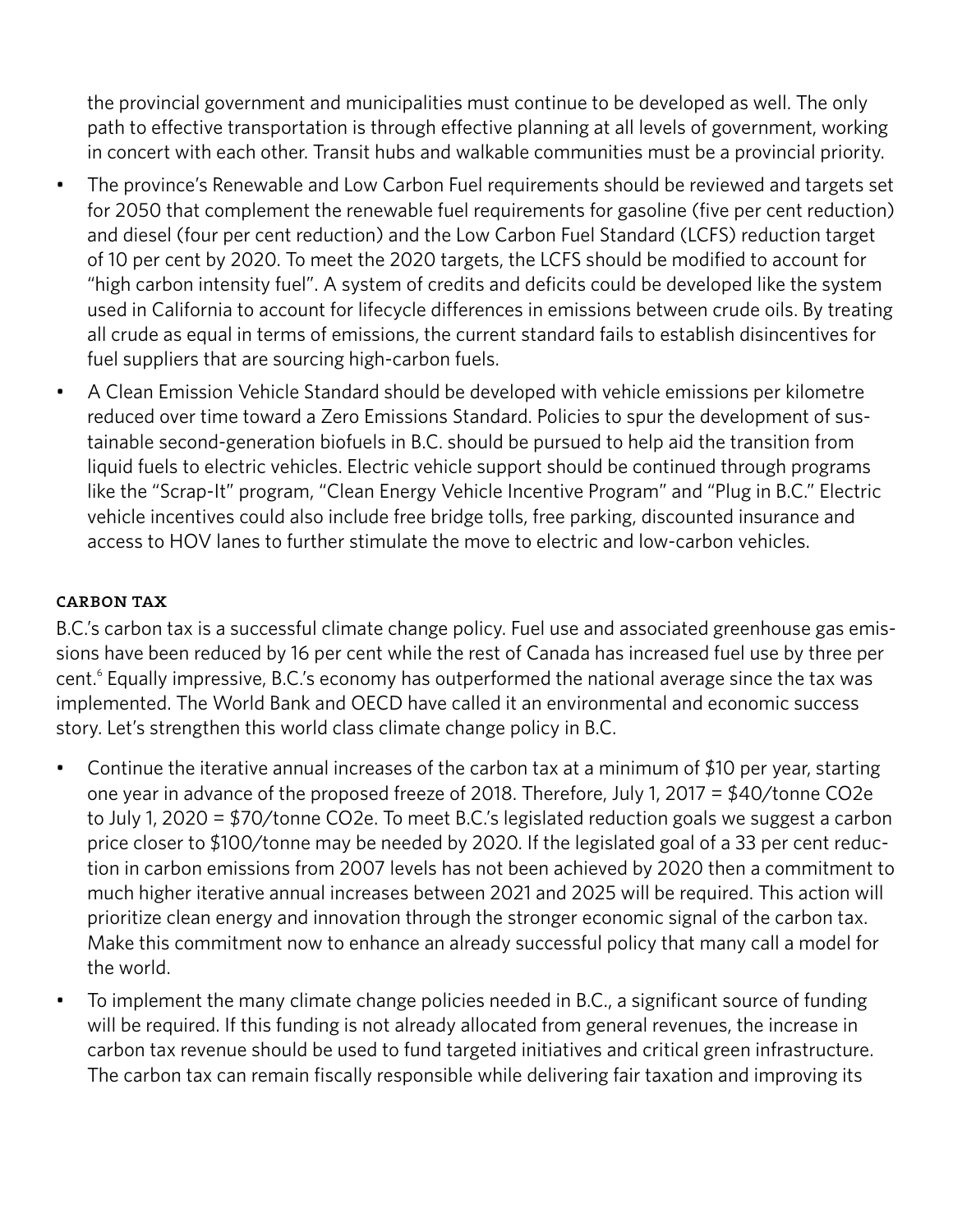effectiveness. Seventy per cent of British Columbians oppose increasing the carbon tax if revenues are used to cut corporate taxes while over 60 per cent respond favourably to spending the tax revenues on clean energy and transit initiatives.7 The benefits of this increased directed funding will also include new investment and jobs, balanced transportation systems, less traffic, cleaner air, more green spaces, improved public health, energy savings and better quality of life.

- Expand the carbon tax and close the loophole for industrial non-combustion process emissions. If there are more emission sources that are feasible to measure and account for since the inception of the carbon tax, these should also come under the tax. Fugitive emissions in B.C. equate to nine per cent of total emissions and should be brought under the tax, especially recognizing the expected expansion of natural gas development in the province. Agricultural, waste and non-combustion industrial processes also contribute 14 per cent of B.C.'s total emissions and do not currently fall under the carbon tax.<sup>8</sup> The original intention of the tax was to have "no exceptions", with all emissions possible taxed in order to see them decreased over time. Remove the 80 per cent tax credit received by the agricultural sector for carbon tax paid on natural gas and propane and charge the carbon tax on coloured diesel and gas over a three-year period. Research done at the Pacific Institute for Climate Solutions shows the agricultural sector was not negatively affected by the carbon tax. Therefore, this exception should be removed.
- Increase the transparency of tax cuts resulting from carbon tax revenue. B.C. Budgets shows that in 2008/09, 34 per cent of the tax cuts went to personal income tax, 32 per cent went to corporate tax cuts and 34 per cent went to low-income families. Significant changes have been made to the distribution of these tax cuts without a clear explanation. In 2012/13, we now see 67 per cent of the carbon tax revenue going toward corporate tax cuts, 15 per cent to personal income tax, 12 per cent for low-income families, and the new northern and rural tax benefit at six per cent. Why have these tax cuts shifted so dramatically from the "balanced" approach originally implemented? The success of the "revenue neutral" aspect of the tax may be at stake if the government continues to increase corporate tax cuts for industries like film and production (budgeted tax cuts from carbon tax of \$80 million and \$198 million respectively for 2014/15) over using the carbon tax revenue for public transit or clean-energy development. If the shift in tax cuts is justified, a more transparent system will aid in explaining this.

#### green building

Buildings in B.C. account for 12 per cent of provincial emissions, and efforts to retrofit buildings and increase new-building standards are required for substantial emissions reductions. The mandate for LEED-certified new construction for all government operations is a step in the right direction, but more can be done.

Promote District Energy Systems where possible. A district energy system, where homes and businesses share heating and cooling provided by a central facility, results in a more locally controlled energy system and offers a number of benefits. In addition to greenhouse gas reductions, a district energy system is very flexible, easily allowing for the addition of businesses or homes.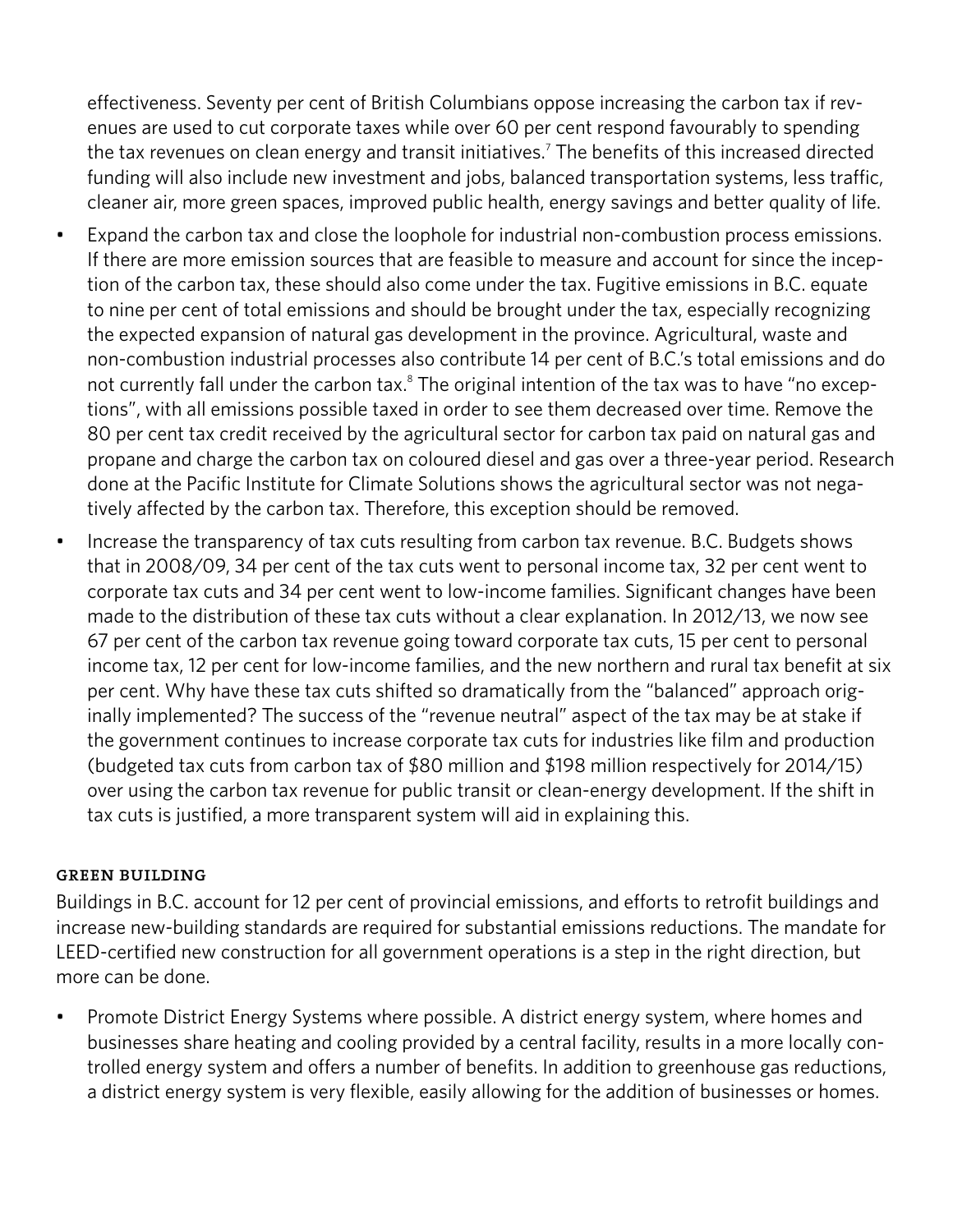It is more efficient than smaller individual heating systems and increases reliability (through backup fuel integration), and in B.C. many systems currently use carbon-neutral biomass as a fuel source. Communities must be developed with the urban form needed to maximize the benefits of district energy systems. By promoting the multiplexing of single-family dwellings and encouraging infills, low-density neighbourhoods can be made viable for district energy systems.

- Develop a net-zero building standard and timeframe for implementation. Net-zero buildings are highly efficient structures that produce as much energy as they use. The development of zero-energy buildings has been made possible through progress in new energy and construction technologies and techniques and also by academic research, which collects precise energy performance data on buildings and provides performance results to be analyzed for efficacy. This building standard cannot be achieved in the short term, but by increasing building efficiencies through building codes over time and supporting renewable energy development, the policy could be achievable by 2020.
- Promote and provide incentives for use of sustainably sourced wood for construction. Building with wood instead of concrete offers considerable carbon benefits, and B.C. has a mature lumber industry to supply the materials needed.<sup>9</sup> More research needs to be done on the cost difference between wood and concrete construction. Wood buildings are generally constructed faster (getting tenants in and paying leases quicker than with concrete buildings), and over time may be less costly than concrete as building standards improve and trades become accustomed to using wood. This affordability may be amplified if building codes enabled developers to monetize the carbon benefit from using wood over concrete. Early research from the Trottier Energy Futures Project indicates that four- to six-storey walk-up buildings are prime candidates for wood construction. B.C. must make certain that the annual allowable cut is sustainable to guarantee the benefits of using wood to store carbon in buildings.
- Develop a Property Assessed Clean Energy (PACE) financing system for homeowners. A PACE bond allows for financing of energy efficiency or renewable energy installations such as adding insulation or installing solar panels to a home. The loan is repaid over a number of years on the property taxes for the home, and the loan is attached to the house rather than the individual. For local governments PACE can be used to reduce local greenhouse gas emissions, promote energy efficiency, make the shift to renewables more affordable and reduce energy costs for citizens. The David Suzuki Foundation has identified that local governments may be the optimal facilitators of such a program, so once again coordination with the province would be essential. Municipalities have the capacity to encourage neighbourhood-scale initiatives, thereby making installations more cost-effective and efficient. As well, community-wide programs would result in more proximate energy efficiency comparables, which could enhance the properties' appraised value.<sup>10</sup>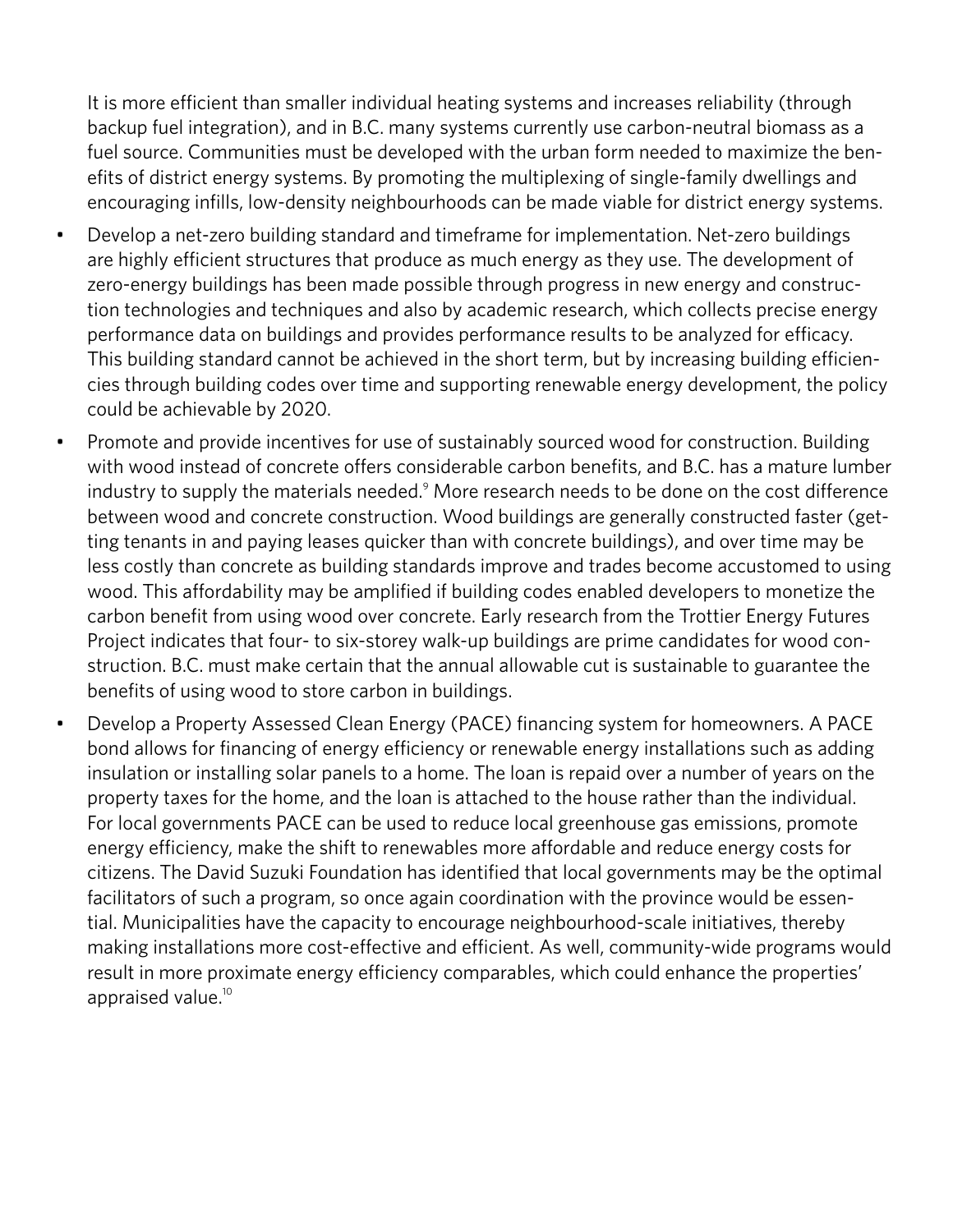### b.c.'s clean economy

With more than 200 companies, 6,400 employed and \$1.7 billion in annual revenue, British Columbia is a leading province in Canada's clean-tech industry and is home to many of the country's top innovators. This success story must be developed further. The global market for clean technology is growing rapidly and the B.C. economy can thrive by being a leader in this sector through providing the tools, technologies and services needed for the next energy revolution.

- Strengthen B.C.'s Innovative Clean Energy (ICE) Fund. The mandate of the ICE Fund is to support advancement of pre-commercial clean energy technologies in the electricity, alternative energy, transportation and oil and gas sectors by acting as a critical bridge to the financial barriers to commercialization. Since 2008, over \$77 million has been approved for 62 projects throughout B.C. These demonstration projects showcase a variety of clean energy technologies including solar, wind, tidal, geothermal, ocean wave and bioenergy. Many of the solutions to climate change have already been developed but commercialization has not been achieved. By increasing the ICE fund to \$25 million annually the government will be speeding the transition to a clean, low-carbon economy — one that will create high quality jobs within the clean-tech sector.
- Expand Carbon Neutral Capital Program funding, currently \$14 million annually, to match the original Public Sector Energy Conservation Agreement (PSECA) funding of \$25 million annually. This additional funding will enable carbon emission reductions within government operations and will reduce reliance on offsets to achieve carbon neutrality. As the low-hanging fruit of emission reductions projects are completed, reductions will become more costly. The government is therefore urged to increase the Carbon Neutral Capital Program Funding over time.
- Continue to encourage local governments to become carbon neutral by 2018. Most of B.C.'s local governments have signed on to the B.C. Climate Action Charter. The Charter's goals have changed over time, and becoming carbon neutral is now voluntary. Local governments in B.C. have been the driving force behind climate action and having each become carbon neutral by 2018 will contribute substantially to forming low-carbon communities. The Trottier Energy Futures Project, to be completed soon, will include scientific reviews of the full range of energy production and distribution opportunities available to local governments across Canada, taking into account economic, social and environmental concerns. The commitment of B.C.'s local governments to be carbon neutral by 2018 will be a boon for clean energy development and the transition toward renewables in B.C.
- Bring natural capital assets into the same asset-management system as engineered infrastructure. Natural capital assets, and the ecosystem services they provide, are a fundamental and integral part of local government's infrastructure. Natural capital can take the form of green spaces, aquifers, foreshore areas, creeks and urban forests — and can provide rainwater management, flood control, wind buffers and water purification, among other vital services. These natural capital assets provide clear advantages over engineered infrastructure. The town of Gibsons has developed an Eco-Asset Strategy and has listed the following advantages of its natural capital assets: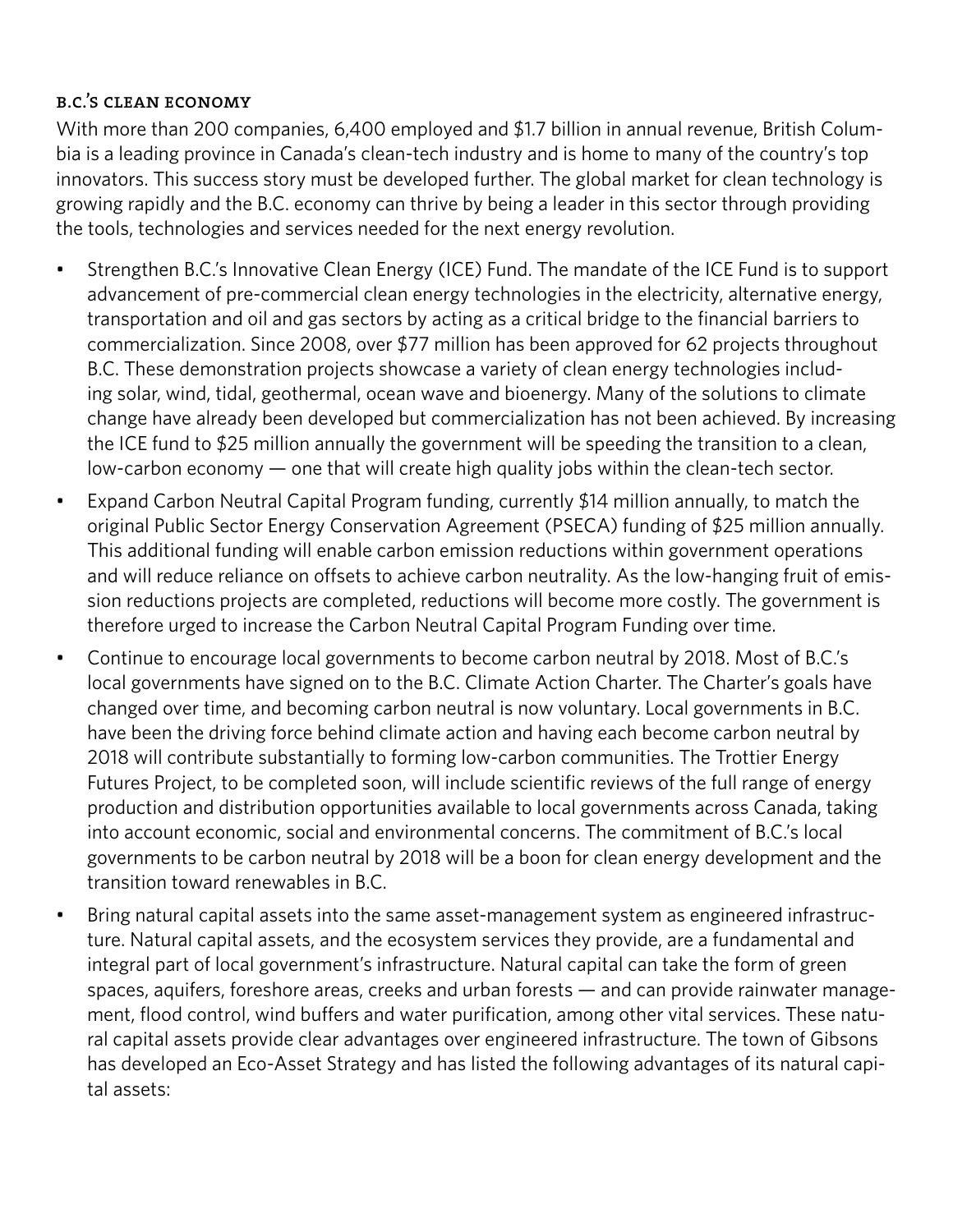- o They are cheaper to operate and maintain, if not degraded.
- o They may provide "free" ecosystem services.
- o They do not depreciate if properly managed.
- o They are carbon-neutral or even carbon-positive.<sup>11</sup>

In terms of policies, we support a fund to promote the baseline evaluation of natural assets in each community as well as the recognition of carbon storage and sequestration ability of natural assets in GHG accounting. Some regions, like Metro Vancouver, have committed to and started planning for regional green infrastructure networks. Where possible the province should assist regional districts in these efforts and in achieving inter-regional connectivity and coordination. In concert, these policies will assist the government's climate change goals, complementing the GHG reduction strategy. We know that we must reduce greenhouse emissions, but we also need to protect our forests, farms and wetlands as precious resources that help to capture and store carbon dioxide and filter air pollutants.

# final thoughts and climate change policy options to consider

Climate change will have devastating consequences unless we immediately reduce greenhouse gas emissions. We are already seeing the impacts of climate change and the costs are becoming troublesome. We will continue to see impacts, but we can avoid the worst-case scenario if we act now to reduce emissions and adapt to the changes already occurring. The longer we delay in taking action, the greater the impacts and costs will be to society. Climate change is no longer just an environmental issue. The World Economic Forum, the World Bank, the International Energy Agency and countless other organizations agree that it is the most pressing issue of this generation and deserves our full attention. With this renewed effort in building climate policy, B.C. has the opportunity to lead by example once again and help mobilize a global shift to low-carbon societies.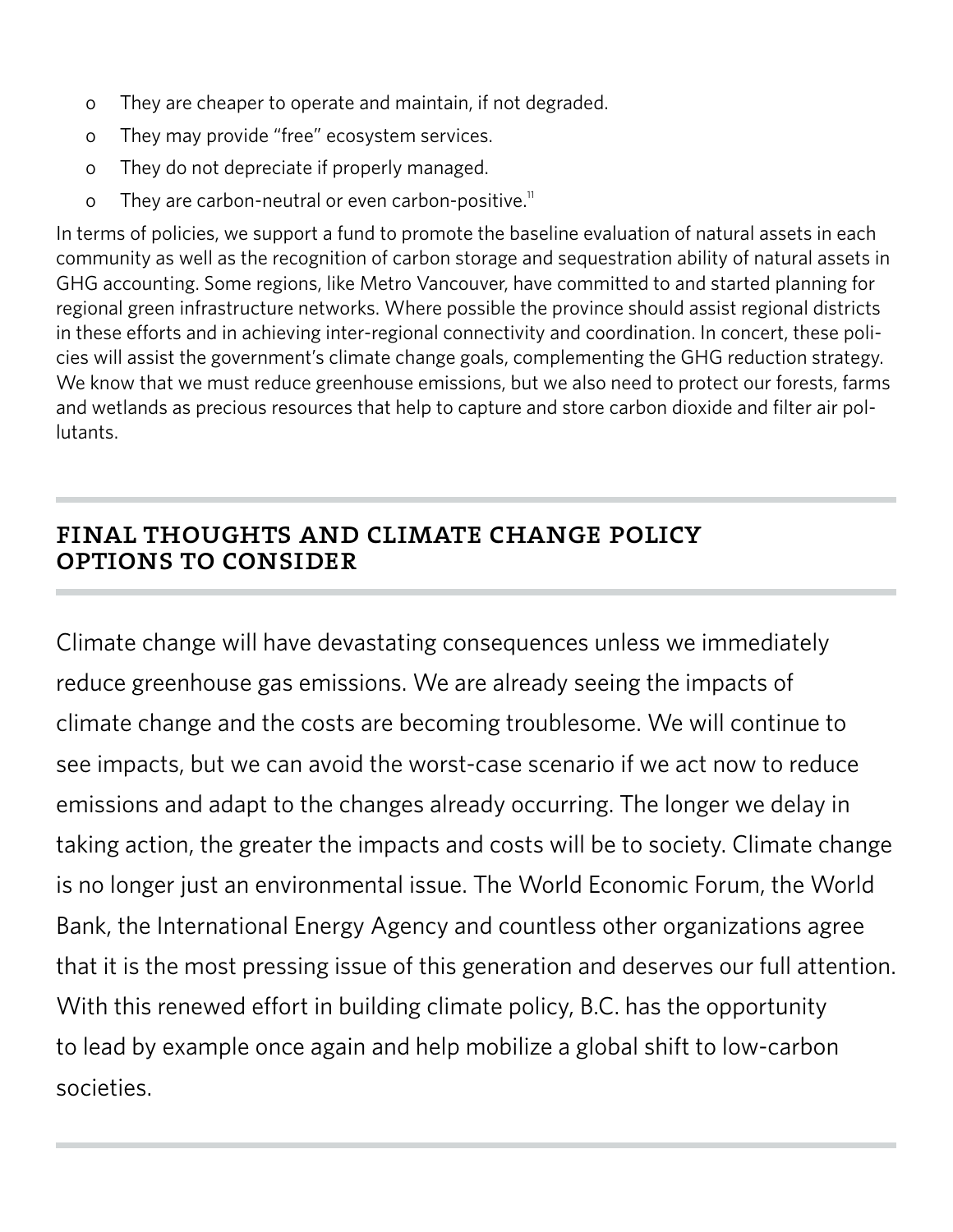Innovative strategies are being developed to address climate change, and these new policy tools must be reviewed for efficacy here in B.C. One such strategy is California's "*50-50-50 by 2030: Transportation and the California Energy Challenge*". The challenge calls for a 50 per cent reduction in petroleum use, 50 per cent of new electricity to be from renewable sources and a 50 per cent increase in building efficiency. This plan not only attempts to reduce petroleum fuel use, one of the greatest emissions sources in both California and British Columbia, it also recognizes that a concerted effort is required to truly address the challenges posed by climate change. One of the 50-50-50 sponsors, Kevin de Leon, said the negative effects of climate change could eventually pose more of a threat to the economy than any job losses brought on by stricter regulations, and that California doesn't need industries that depend on fossil fuels for its growth.<sup>12</sup> The David Suzuki Foundation agrees that the long-term costs associated with unchecked climate change will be devastating and encourages the government to adopt a 50-50-50 by 2030 plan here in B.C.

Climate change is not a distant phenomenon, it is happening now. Efforts to reduce greenhouse gas emissions can help us avoid the worst effects of climate change, but we must also adapt to the changes we have already triggered and will see in the future. The IPCC defines adaptation as the "adjustment in natural or human systems to a new or changing environment. Adaptation to climate change refers to adjustment in natural or human systems in response to actual or expected climatic stimuli or their effects, which moderates harm or exploits beneficial opportunities. Various types of adaptation can be distinguished, including anticipatory and reactive adaptation, private and public adaptation, and autonomous and planned adaptation." Adaptation planning cannot be done as an afterthought and should be considered in every policy and every climate action. Here in B.C. we suggest the following adaptation measures:

- Develop green spaces and wetlands in our cities. These spaces absorb water and shelter homes from flooding events and extreme weather.
- Promote green roofs and plant more trees and shrubs in neighbourhoods. This will help cool our homes and businesses in times of severe heat and save energy costs by retaining heat in the winter.
- Where possible, use absorptive or permeable surfaces instead of concrete and asphalt. This will reduce flooding during times of heavy rain and storms.
- Encourage all local governments in B.C. to develop a climate change adaptation strategy. Communities must plan for the changes in climate or face overwhelming costs later as they react to the impacts.